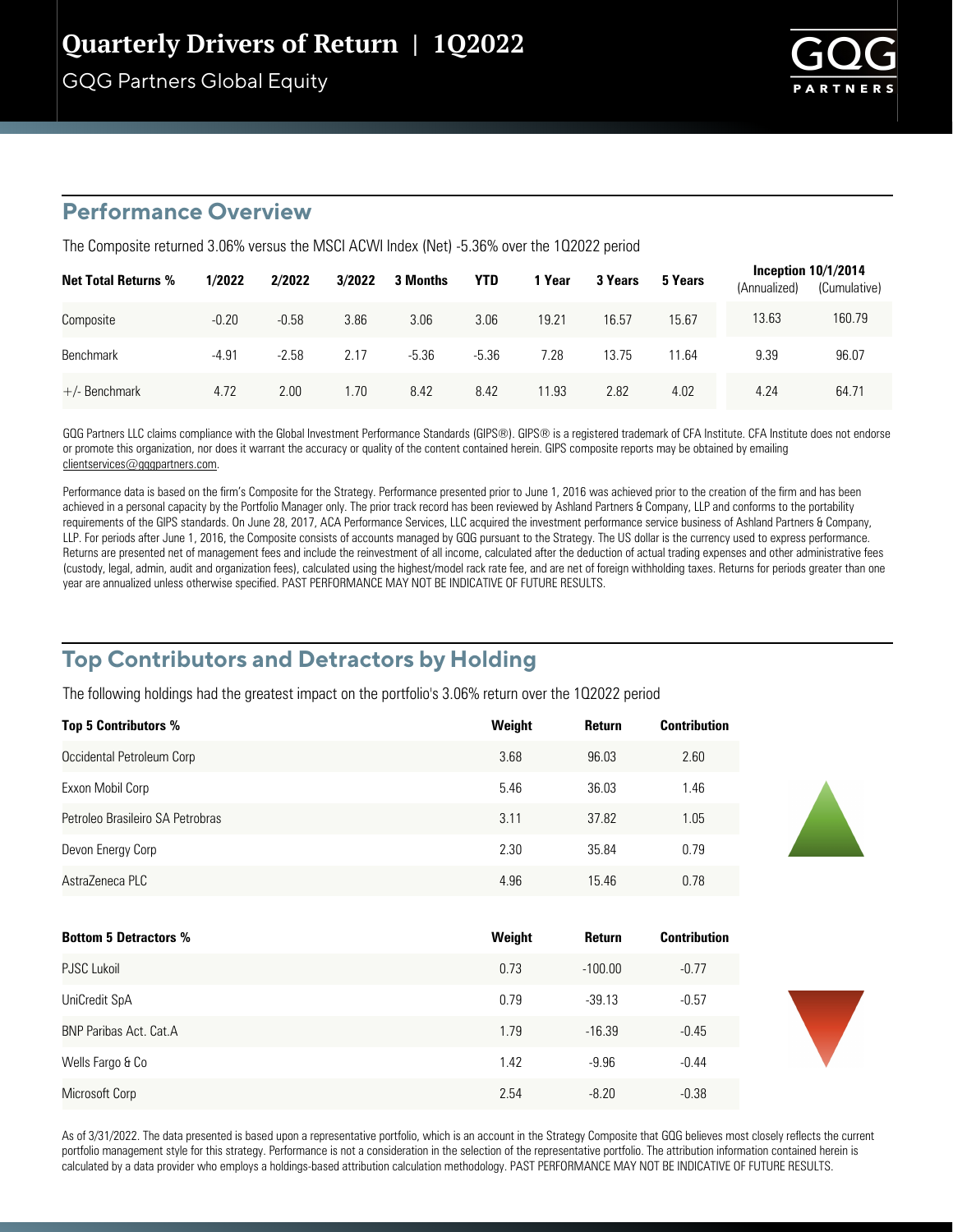# Quarterly Drivers of Return | 1Q2022

GQG Partners Global Equity



### **Active Return Attribution by Sector**

The following sectors were the quarter's largest relative contributors to the portfolio's active return of 8.42%

| Top 5 Sectors %         | <b>Portfolio</b><br>Weight | Bench<br>Weight | $+/-$<br>Weight | <b>Portfolio</b><br>Return | Bench<br>Return | $+/-$<br>Return | <b>Alloc</b><br><b>Effect</b> | <b>Select</b><br><b>Effect</b> | Active<br>Return |
|-------------------------|----------------------------|-----------------|-----------------|----------------------------|-----------------|-----------------|-------------------------------|--------------------------------|------------------|
| Energy                  | 20.35                      | 4.11            | 16.24           | 31.95                      | 24.70           | 7.25            | 3.79                          | 1.09                           | 4.89             |
| Information Technology  | 6.27                       | 22.43           | $-16.17$        | $-3.01$                    | $-10.04$        | 7.03            | 0.59                          | 0.79                           | 1.38             |
| <b>Materials</b>        | 6.60                       | 4.89            | 1.70            | 25.92                      | 4.12            | 21.80           | 0.10                          | 1.18                           | 1.28             |
| <b>Health Care</b>      | 16.81                      | 11.56           | 5.25            | 3.82                       | $-3.60$         | 7.41            | $-0.05$                       | 1.17                           | 1.12             |
| <b>Consumer Staples</b> | 19.65                      | 6.96            | 12.69           | 2.90                       | $-3.88$         | 6.77            | $-0.06$                       | 1.11                           | 1.05             |

| <b>Bottom 5 Sectors %</b>     | <b>Portfolio</b><br>Weight | Bench<br>Weight | $+/-$<br>Weight | <b>Portfolio</b><br>Return | Bench<br>Return | $+/-$<br>Return          | <b>Alloc</b><br><b>Effect</b> | <b>Select</b><br><b>Effect</b> | Active<br>Return |
|-------------------------------|----------------------------|-----------------|-----------------|----------------------------|-----------------|--------------------------|-------------------------------|--------------------------------|------------------|
| <b>Financials</b>             | 15.19                      | 14.77           | 0.41            | $-5.31$                    | $-0.10$         | $-5.20$                  | 0.10                          | $-1.14$                        | $-1.05$          |
| <b>Real Estate</b>            |                            | 2.68            | $-2.68$         | $\overline{\phantom{0}}$   | $-5.31$         | $\overline{\phantom{m}}$ | 0.01                          |                                | 0.01             |
| Industrials                   | 1.94                       | 9.59            | $-7.65$         | 11.79                      | $-5.75$         | 17.54                    | 0.07                          | 0.14                           | 0.21             |
| Utilities                     | 6.58                       | 2.75            | 3.83            | 2.57                       | 1.37            | $\overline{20}$          | 0.21                          | 0.05                           | 0.26             |
| <b>Communication Services</b> | 5.47                       | 8.36            | $-2.89$         | $-6.46$                    | $-10.53$        | 4.07                     | 0.12                          | 0.15                           | 0.27             |

## **Active Return Attribution by Country**

The following countries were the quarter's largest relative contributors to the portfolio's active return of 8.42%

| <b>Top 5 Countries %</b>    | <b>Portfolio</b><br>Weight | Bench<br>Weight | $+/-$<br>Weight | <b>Portfolio</b><br>Return | Bench<br>Return | $+/-$<br>Return | <b>Alloc</b><br><b>Effect</b> | <b>Select</b><br><b>Effect</b> | <b>Active</b><br>Return |
|-----------------------------|----------------------------|-----------------|-----------------|----------------------------|-----------------|-----------------|-------------------------------|--------------------------------|-------------------------|
| <b>United States</b>        | 59.54                      | 60.79           | $-1.25$         | 6.72                       | $-5.05$         | 11.77           | 0.01                          | 6.82                           | 6.84                    |
| United Kingdom              | 14.53                      | 3.72            | 10.81           | 14.85                      | 1.96            | 12.89           | 0.54                          | 1.78                           | 2.32                    |
| Brazil                      | 5.22                       | 0.55            | 4.67            | 44.79                      | 35.89           | 8.90            | 1.61                          | 0.23                           | 1.84                    |
| Taiwan                      | 1.38                       | 1.87            | $-0.49$         | $-3.66$                    | $-6.57$         | 2.91            | 0.22                          | 0.14                           | 0.36                    |
| China                       | 0.02                       | 3.57            | $-3.55$         | $-1.20$                    | $-14.16$        | 12.96           | 0.34                          | 0.01                           | 0.35                    |
|                             |                            |                 |                 |                            |                 |                 |                               |                                |                         |
| <b>Bottom 5 Countries %</b> | <b>Portfolio</b><br>Weight | Bench<br>Weight | $+/-$<br>Weight | <b>Portfolio</b><br>Return | Bench<br>Return | $+/-$<br>Return | <b>Alloc</b><br><b>Effect</b> | <b>Select</b><br><b>Effect</b> | <b>Active</b><br>Return |
| <b>Russian Federation</b>   | 1.35                       | 0.26            | 1.09            | $-100.00$                  | $-59.54$        | $-40.46$        | $-0.86$                       | 0.10                           | $-0.76$                 |
| Italy                       | 2.21                       | 0.53            | 1.68            | $-20.39$                   | $-9.53$         | $-10.86$        | $-0.30$                       | $-0.33$                        | $-0.63$                 |
| Australia                   | 0.01                       | 1.84            | $-1.83$         | $-0.48$                    | 8.74            | $-9.21$         | $-0.25$                       | 0.00                           | $-0.25$                 |
| France                      | 3.68                       | 2.88            | 0.80            | $-13.15$                   | $-8.49$         | $-4.67$         | $-0.03$                       | $-0.11$                        | $-0.13$                 |
| South Africa                | —                          | 0.42            | $-0.42$         | —                          | 20.93           | —               | $-0.10$                       | $\overline{\phantom{m}}$       | $-0.10$                 |

As of 3/31/2022. The data presented is based upon a representative portfolio, which is an account in the Strategy Composite that GQG believes most closely reflects the current portfolio management style for this strategy. Performance is not a consideration in the selection of the representative portfolio. The attribution information contained herein is calculated by a data provider who employs a holdings-based attribution calculation methodology. PAST PERFORMANCE MAY NOT BE INDICATIVE OF FUTURE RESULTS.